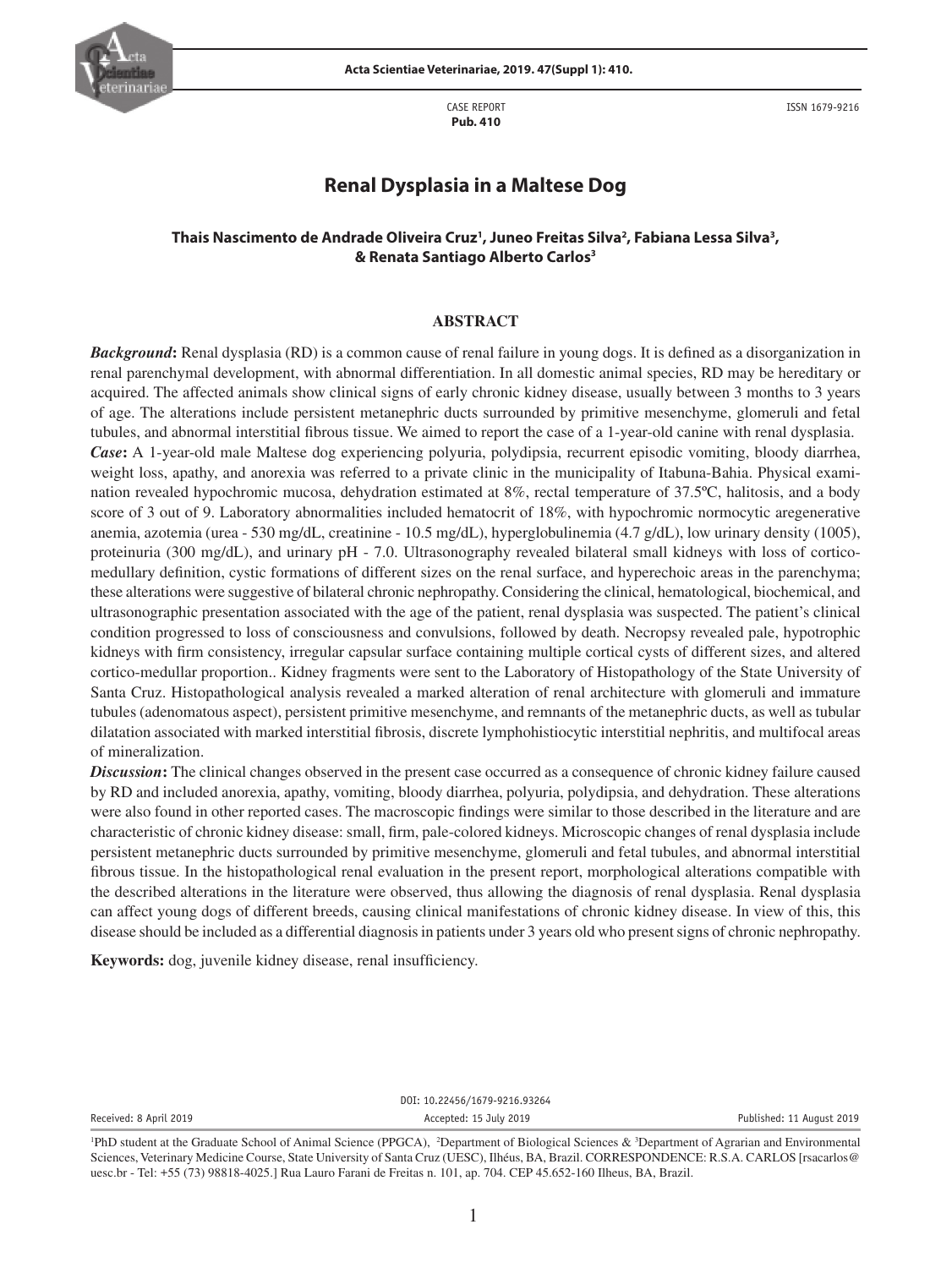## **INTRODUCTION**

Chronic renal failure (CRF) is a clinical syndrome and an important cause of morbidity and mortality in dogs and cats [2,13]. Regardless of the etiology, during the evolution of a chronic renal disease, glomerular, tubular, and interstitial involvement of the glomerulus occurs, resulting in morphofunctional changes and consequent reduction in the glomerular filtration rate (GFR) [13]. It is characterized by a decreased ability to concentrate urine, clinically manifested by polyuria, and by the difficulty to maintain water and electrolyte homeostasis [2]. When CRF occurs in young dogs, it is usually associated with juvenile or familial nephropathies [4,7], which include disorders such as agenesis, renal dysplasia and hypoplasia, primary cystic disease, tubulo-interstitial diseases, glomerulopathies, and tubular dysfunction [7].

Renal dysplasia (RD) is a common cause of renal failure in young dogs. It is defined as disorganization in renal parenchymal development with abnormal differentiation [7,10]. In all species, RD may have a hereditary or acquired cause [5]. Dogs of the Shih Tzu, Lhasa Apso, Golden Retriever, Alaskan Malamute, and Chow Chow breeds are genetically more susceptible to this disease [10]. Affected animals present with clinical manifestations of early chronic kidney disease, usually between 3 months to 3 years of age [5,11]. Dysplastic kidneys present characteristics of chronic nephropathy with morphological alterations divided into three groups: primary dysplastic lesions, compensatory alterations, and degenerative and inflammatory lesions [13]. This article reports the case of a 1-year-old Maltese dog with renal dysplasia who developed CRF.

# **CASE**

A 1-year-old male Maltese dog was referred to a private clinic in the municipality of Itabuna-BA, with complaints of polyuria and polydipsia for 3 days, episodes of recurrent vomiting, bloody diarrhea, weight loss, apathy, and anorexia. Physical examination showed hypochromic mucosa, marked dehydration, temperature of 37.5ºC, halitosis, and a body score 3 out of 9 [9].

Considering the clinical examination and the anamnesis, a suspicion of nephropathy was established, and investigations including Complete Blood Count (CBC), serum biochemistry, urinalysis, and ultrasonographic examination of the total abdomen were conducted.

CBC revealed hematocrit of 18%, hemoglobin of 7.2 g/dL, erythrocyte level below normal values (2.56 million/mm³), as well as reticulocyte values of 5,000/μL, evidencing hypochromic, normocytic, and aregenerative anemia. Biochemical tests demonstrated elevation of urea (530 mg/dL) and creatinine (10,2 mg/dL) levels, hyperproteinemia (7,9 mg/dL) due to hyperglobulinemia (4,7 g/dL), and a slight increase of alanine aminotransferase (100 U/L).

Urine summary revealed low urinary density (1005), proteinuria (300 mg/dL) and pH 7.0. The sediment presented squamous and renal cells, >5 red blood cells per field and >3 leukocytes per field.

The ultrasonographic examination showed that the kidneys were bilaterally reduced in size (more pronounced in the left kidney), as well as loss of the cortico-medullary definition, with cystic formations of different sizes on the renal surface and hyperechoic areas in the renal parenchyma. These changes were consistent with bilateral chronic nephropathy.

Considering the clinical, hematological, biochemical, and ultrasonographic presentation associated with the age of the patient, renal dysplasia was suspected.

As part of the treatment, a blood transfusion was requested, which was not authorized by the owner. In order to treat the anemia, a vitamin supplement based on folic acid and iron (Metacell Pet®) 1 in the dose of 1 mL/10 kg orally every 24 h. Supportive treatment with ranitidine hydrochloride in the dose of 1 mL/kg, subcutaneously, every 8 h, metoclopramide (Plasil®)<sup>2</sup> in the dose of 0.5 mg/kg, every 8 h by intramuscular route and omeprazole  $(Gaviz<sup>®</sup>)<sup>3</sup>$  in the dose of 1 mg/ kg, orally every 24 h, was prescribed for vomiting. The patient underwent parenteral fluid therapy (NaCl 0.9%) at an estimated dose of 40 mL/kg/day for three days. In addition, supportive treatment was prescribed with hypercaloric vitamin supplement (Nutralife intensiv®) 4 2 measures every 24 h, Renadog®5 2 small measures every 24 h. After 3 days, investigations for urea (325 mg/dL) and creatinine (5.25 mg/dL) were repeated, which showed a significant improvement, with clinical worsening of the patient's condition. One week after begining of treatment, the patient returned to the clinic with convulsive episodes, which were treated with diazepam  $(1 \text{ mg/kg IV})^3$ , but without success, culminating with death. After authorization of the owner, necropsy was performed.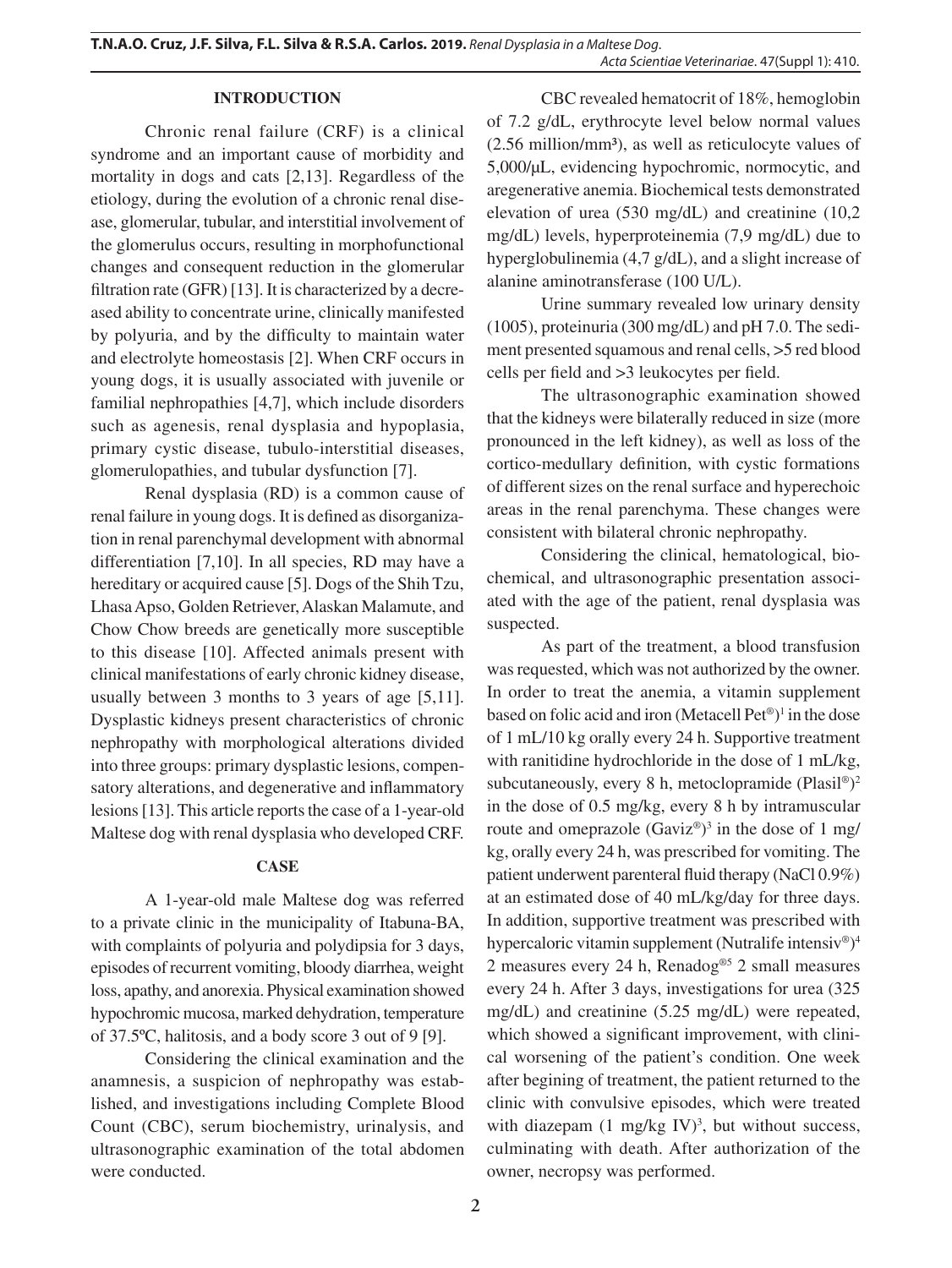### **DISCUSSION**

At necropsy, the kidneys were very pale, hypotrophic, with a firm consistency, and an irregular capsular surface containing multiple cystic spaces of different sizes in the renal cortex (Figure 1). A reduced cortico-medullary relation was observed on the cut surface (Figure 1). In addition to renal changes, areas of ulceration were observed in the stomach and small intestine. Kidney fragments were sent to the Laboratory of Histopathology of the State University of Santa Cruz. Microscopic analysis revealed a marked alteration of the renal architecture with glomeruli and immature tubules (adenomatous aspect), persistent primitive mesenchyme and remnants of metanephric ducts, as well as tubular dilation associated with marked interstitial fibrosis, discrete lymphohistiocytic interstitial nephritis, and multifocal areas of mineralization (Figure 3).



**Figure 1.** Macroscopic view of the cut surface of the dysplastic kidney of a 1-year-old Maltese dog. Note the reduced kidney size, white color, and altered cortico-medullary relationship (black arrow).



**Figure 2.** Histological section of the dysplastic kidney (100*×*). Note the remaining mesonephric ducts (black arrow).

The clinical changes observed in the subject of the present report occurred as a consequence of chronic kidney failure caused by RD and included anorexia, apathy, vomiting, bloody diarrhea, polyuria, polydipsia, and dehydration. These alterations have also been reported in cases reported by other authors [6,13,14]. Polyuria and polydipsia result from the inability of the kidneys to concentrate urine even though the animal is dehydrated, due to loss of hypertonicity of the medullary interstitium and high filtrate flow in the remaining nephrons [7]. Anorexia and vomiting are the result of stimulation of the chemoreceptor zone by uremic toxins, gastritis that develops due to direct injury by uremic toxins, and by increased gastrin concentrations, causing excessive production of gastric acid and production of ammonia from urea [2].

The aregenerative anemia presented by the patient was mainly due to the reduction in erythropoietin production. This is perhaps the most significant hematologic finding described in the literature [8]. Increased urea and creatinine serum concentrations confirmed renal failure, a terminal condition of patients with RD that has also been described by other authors [8]. In cases of aregenerative anemia secondary to CRF, the most effective therapy is with human erythropoietin; however, the medication is not easily



**Figure 3.** Histological cut of the dysplastic kidney (400×). The fetal glomeruli (black arrow) and dilated renal tubules (green arrow) are visible.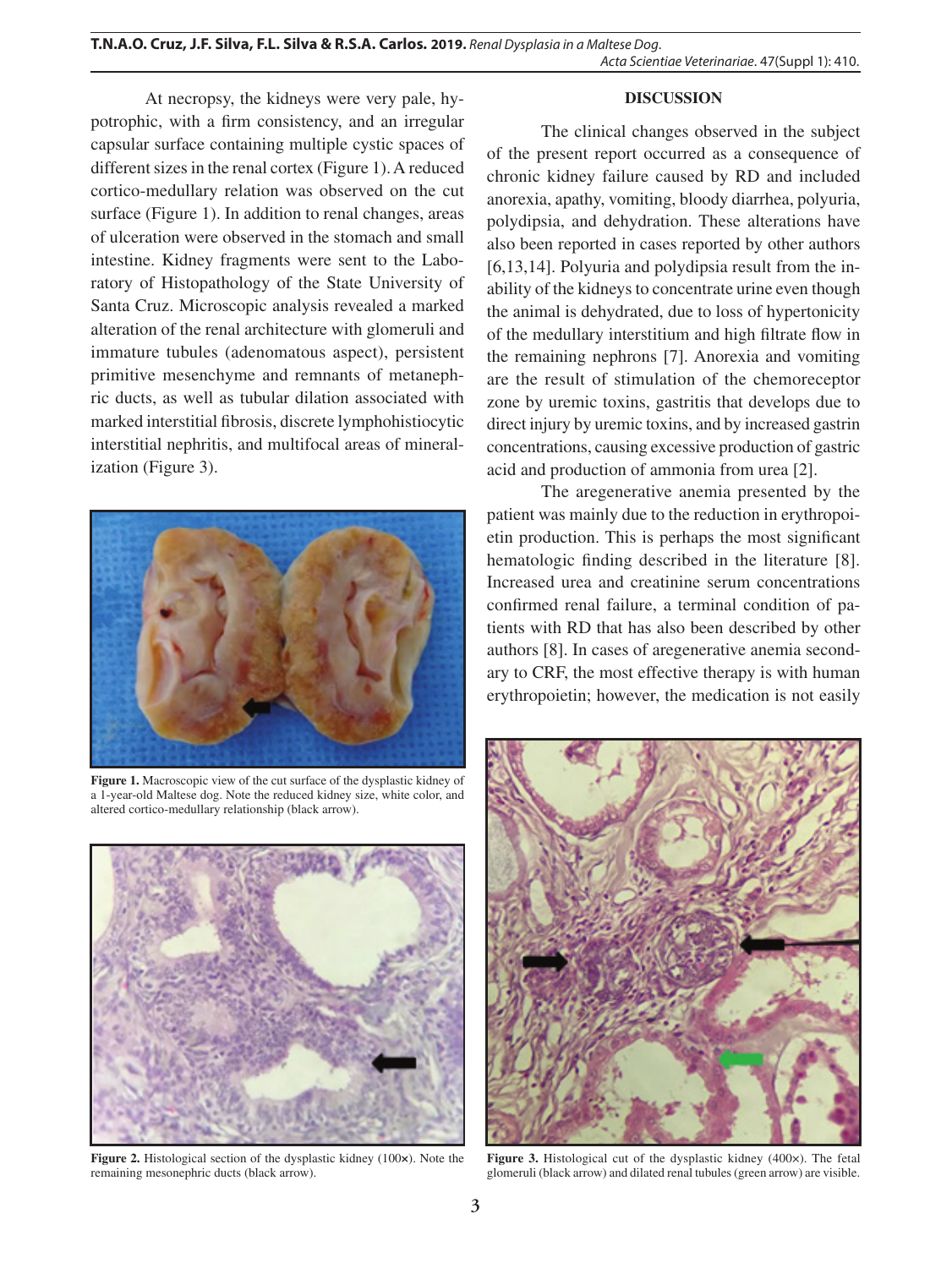accessible in the region. The treatment instituted to control anemia was included the use of multivitamins based on folic acid, and ferrous sulfate. Some animals may present improvement of anemia with only vitamin supplementation [12].

The animal was administered fluid therapy aimed at the correction of dehydration and consequent improvement of renal perfusion. Polyuria, vomiting, and diarrhea contribute to dehydration, reduction of renal perfusion, and worsening of renal function. Therefore, fluid therapy with crystalloids (Ringer's lactate or 0.9% NaCl) is indicated [7]. Gastrointestinal disorders contribute to anorexia and weight loss [7]. The treatment performed in this case to control gastrointestinal complications is in accordance with the literature, which recommends the administration of drugs such as ranitidine hydrochloride and omeprazole [12]. Omeprazole specifically inhibits the H+ /K+ -ATPase enzyme in the parietal cells of the stomach, whereas ranitidine has histamine antagonistic action, reducing acid secretion in the stomach [12]. Metoclopramide has an antiemetic action, in addition to increasing the tone and strength of gastric contractions and relaxing the pyloric, duodenal, and jejunal sphincters, resulting in accelerating gastric emptying and intestinal transit [12].

Ultrasound abnormalities of renal dysplasia may exhibit a variety of characteristics depending on the degree of organ involvement by inflammatory processes and fibrosis, which occurs as a consequence of dysplasia [1]. However, the alterations found in this case corroborate with those cited in the literature, which include irregular edges, loss of corticomedullary proportion and delimitation, and presence of cysts that are identified ultrasonographically as areas of defined and regular limits, presenting anechoic content within them.

The macroscopic findings were similar to those described in the literature [12] and are characteristic of chronic renal disease, mainly due to the secondary fibrosis process, resulting in small, firm, and

pale-colored kidneys. Reports of dysplastic kidneys with presence of cysts have also been reported by other authors [12,14]. These cysts may be multiple and of varying sizes, from 0.1 to 5 cm in diameter, and may be distributed on the subcapsular and cut surface [12]. At cut surface, attention is drawn to cortical-medullary alteration and dilation of the pelvis, similar to descriptions in the literature [12]. The differential diagnosis for this type of macroscopic presentation would be the terminal kidney that occurs in older dogs [3].

Microscopic alterations in dysplastic kidneys are classified as: primary lesions characterized by the presence of immature or fetal glomeruli, mesangial tissue and persistent metanephric duct, atypical tubular epithelium, or dysontogenetic metaplasia; compensatory alterations evidenced by metaplasia or glomerular and tubular hypertrophy; and inflammatory or degenerative lesions represented by nephritis/pyelonephritis, interstitial fibrosis, dystrophic mineralization, cystic glomerular atrophy, and glomerular lipidosis [6,14]. In the histopathological evaluation of the kidney of this report, morphological alterations observed were compatible with the three types of alterations described in the literature, allowing for a conclusive diagnosis of renal dysplasia.

Renal dysplasia can affect young dogs of different breeds, causing clinical manifestations of chronic kidney disease. In view of this, this disease should be included as a differential diagnosis in patients under the age of 3 years who present with signs of chronic nephropathy.

#### MANUFACTURERS

1 Ouro Fino Saúde Animal Ltda. Osasco, SP, Brazil.

2 Sanofi, São Paulo, SP, Brazil.

3 Agener União Saúde Animal Ltda. São Paulo, SP, Brazil.

4 Vetnil Ltda, Louveira, SP, Brazil.

5 Bioctal Comércio de Produtos Veterinários Ltda, Valinhos, SP, Brazil.

*Declaration of interest.* The authors report no conflicts of interest. The authors alone are responsible for the content and writing of the paper.

#### **REFERENCES**

- **1 Babicsak V.R., Zardo K.M., SSantos D.R., Bellota A.F., Oliveira H.S., Mamprim M.J., Machado V.M.V. & Vulcano L.C. 2012.** Contribuição da ultrassonografia para o diagnóstico da displasia renal em cães. *Veterinária e Zootecnia*. 19(2): 181-185.
- **2 Guimarães L.L.B., Reis M.O., Hesse K.L., Boabaid F.M., Pavarini S.P., Sonne L. & Driemeier D. 2014.** Achados patológicos em caninos com displasia renal no Sul do Brasil. *Pesquisa Veterinária Brasileira.* 34(12): 1227-1230.